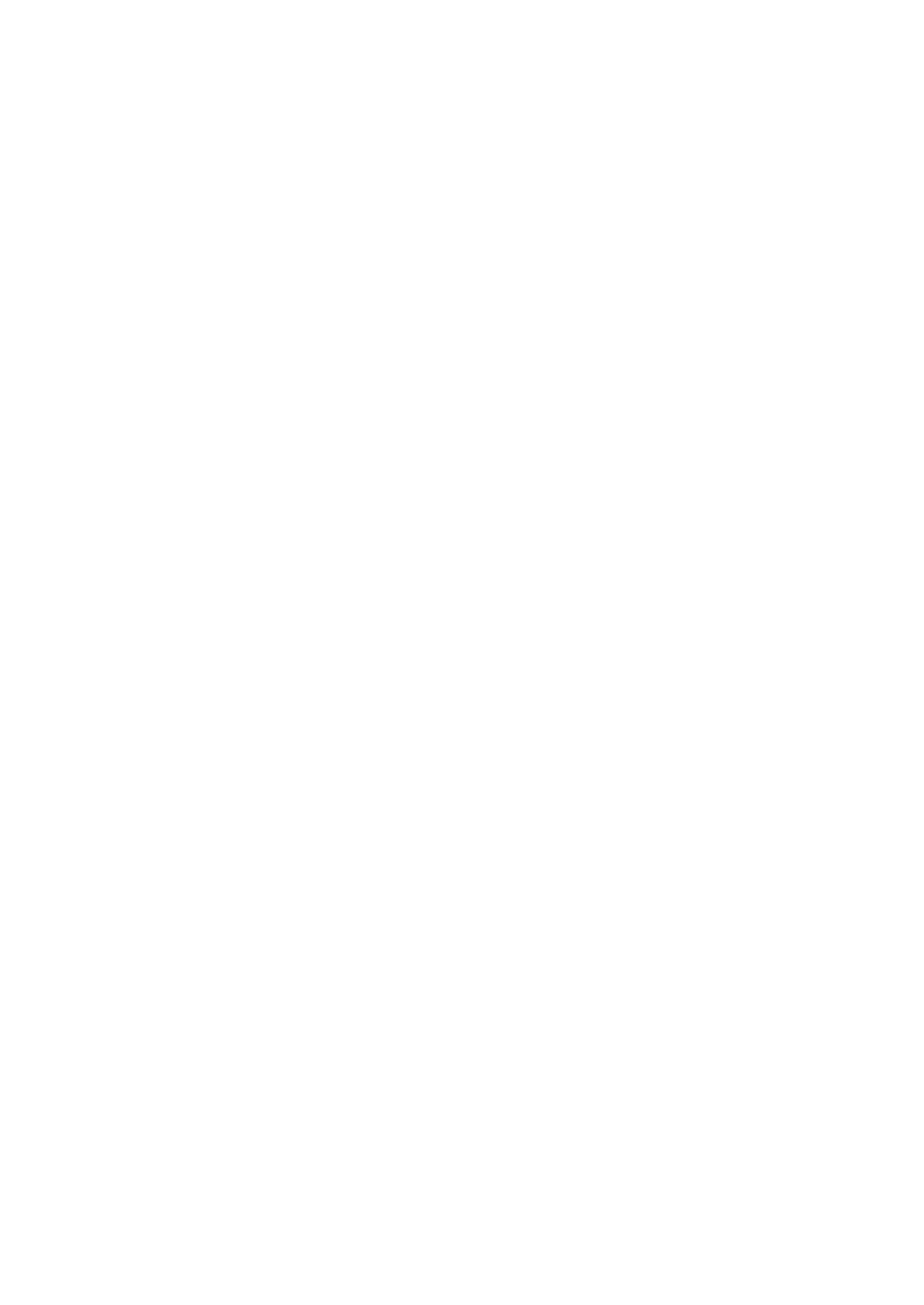# **REQUEST FOR SUBMISSIONS**

The Essential Services Commission of SA (the Commission) invites written submissions from interested parties in relation to the issues raised in this paper. Written comments should be provided by **Thursday, 3 February 2005**. It is highly desirable for an electronic copy of the submission to accompany any written submission.

It is Commission policy to make all submissions publicly available via its website (www.escosa.sa.gov.au), except where a submission either wholly or partly contains confidential or commercially sensitive information provided on a confidential basis and appropriate prior notice has been given.

The Commission may also exercise its discretion not to exhibit any submission based on their length or content (for example containing material that is defamatory, offensive or in breach of any law).

Responses to this paper should be directed to:

#### **Inquiry into the 2005-06 Water & Wastewater Pricing Processes**

Essential Services Commission of SA

GPO Box 2605

Adelaide SA 5001

*E-mail:* escosa@escosa.sa.gov.au

*Facsimile:* (08) 8463 4449

*Telephone:* (08) 8463 4444

*Contact Officer:* Luke Wilson

#### *Public Information about the Commission's activities*

Information about the role and activities of the Commission, including copies of latest reports and submissions, can be found on the ESCOSA website at www.escosa.sa.gov.au.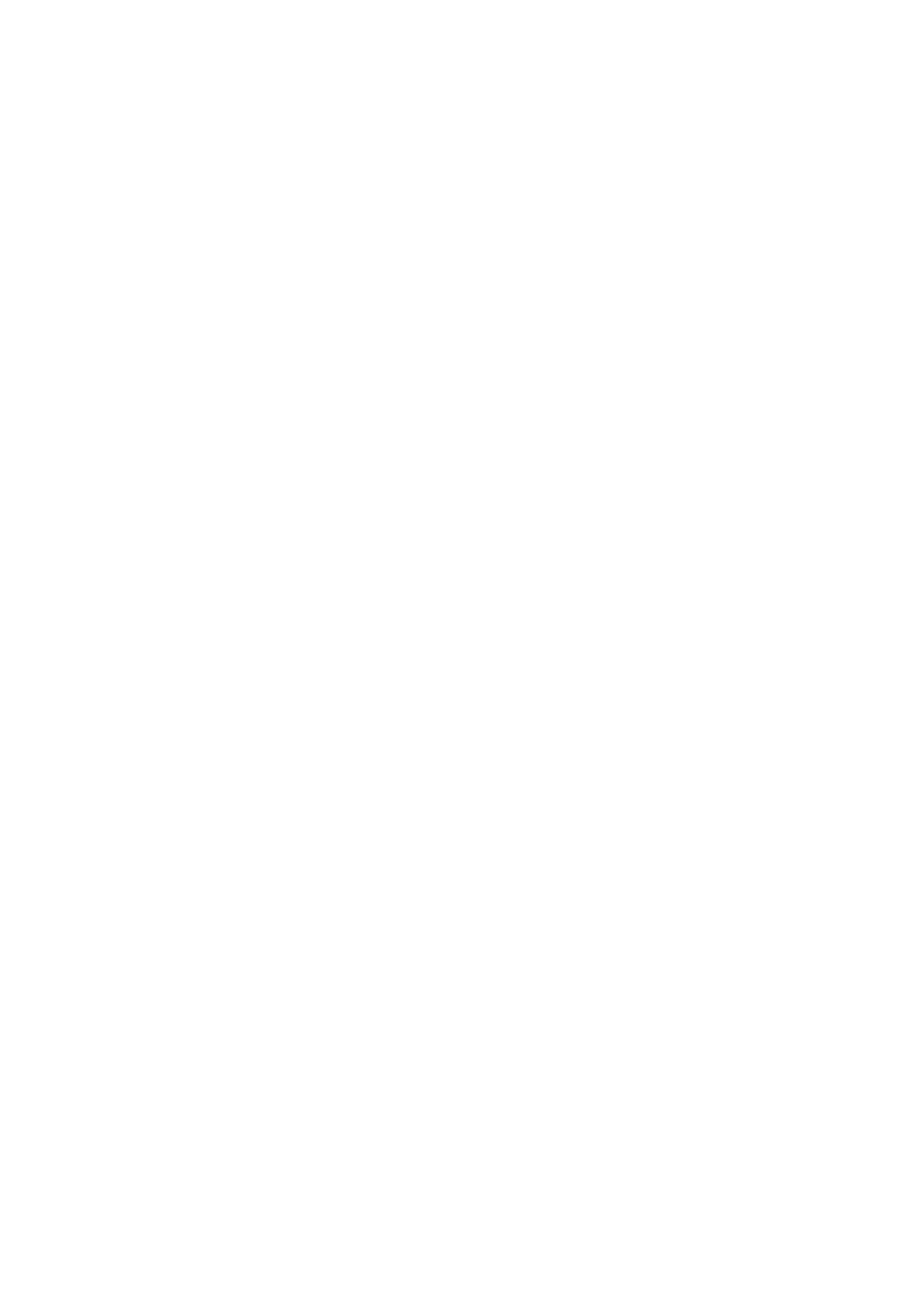# **TABLE OF CONTENTS**

| <b>Request for Submissions</b> |                                |                                                      |   |
|--------------------------------|--------------------------------|------------------------------------------------------|---|
|                                |                                | Public Information about the Commission's activities |   |
|                                | ii<br><b>Glossary of Terms</b> |                                                      |   |
| 1                              |                                | Introduction                                         | 1 |
| $\overline{2}$                 |                                | The CoAG Pricing Principles                          | 3 |
| 3                              | 5<br><b>Key Issues</b>         |                                                      |   |
|                                | 3.1                            | <b>Efficient business costs</b>                      | 5 |
|                                | 3.2                            | Asset values                                         | 6 |
|                                | 3.3                            | Depreciation                                         | 6 |
|                                | 3.4                            | Annuity                                              | 6 |
|                                | 3.5                            | <b>Externalities</b>                                 | 6 |
|                                | 3.6                            | <b>Return on Assets</b>                              | 7 |
|                                | 3.7                            | <b>Dividends</b>                                     | 7 |
|                                | 3.8                            | Tax equivalent regime                                | 7 |
|                                | 3.9                            | Efficient resource pricing                           | 8 |
|                                | 3.10                           | Cross subsidies                                      | 8 |
| 4                              | <b>Next Steps</b>              |                                                      | 9 |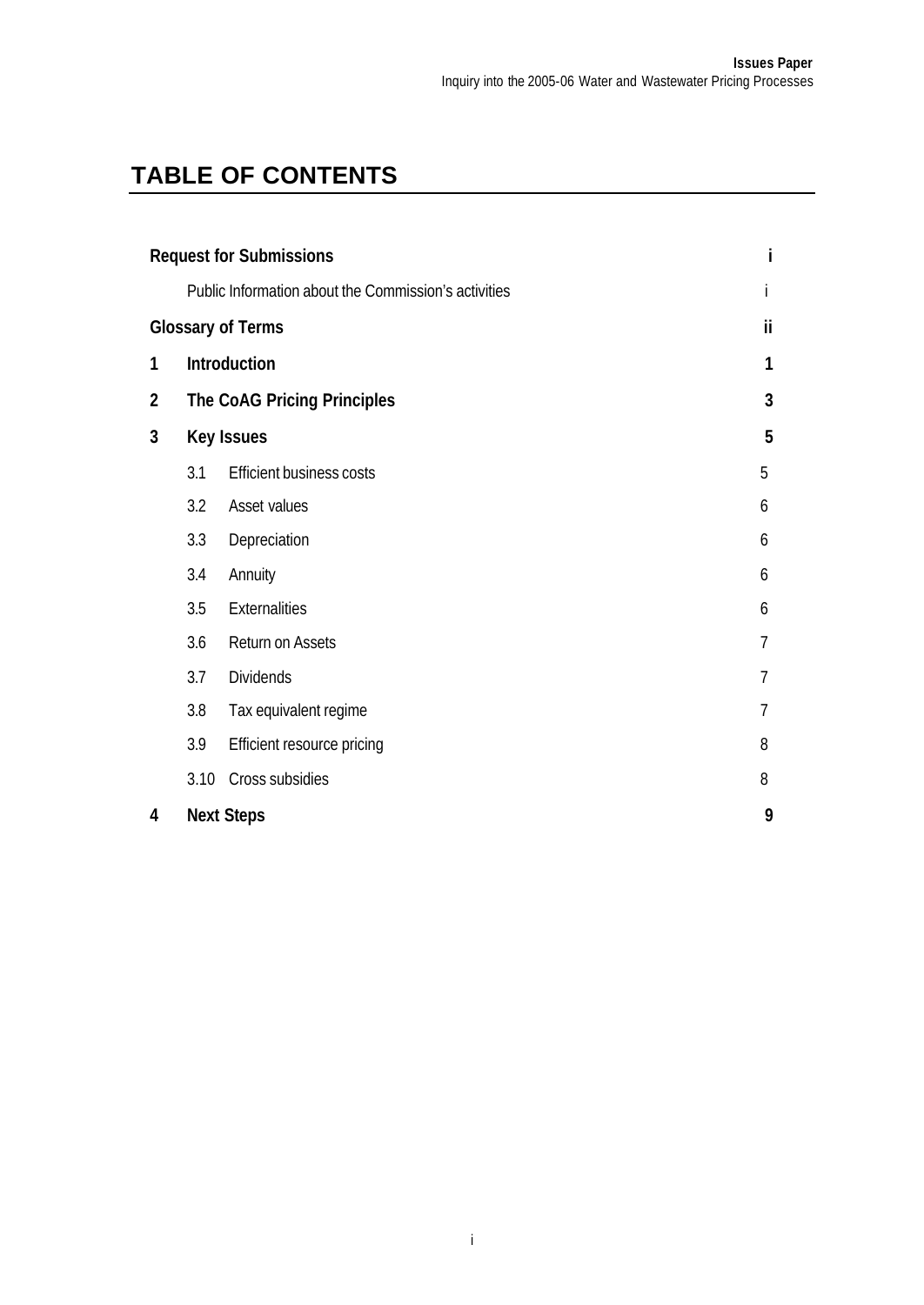

# **GLOSSARY OF TERMS**

| <b>ARMCANZ</b>    | Agriculture and Resource<br>Management Council of<br>Australia and New Zealand |
|-------------------|--------------------------------------------------------------------------------|
| COAG              | <b>Council of Australian Governments</b>                                       |
| <b>COMMISSION</b> | <b>Essential Services Commission of South Australia</b>                        |
| C <sub>SO</sub>   | <b>Community Service Obligation</b>                                            |
| <b>ESC ACT</b>    | <b>Essential Services Commission Act 2002</b>                                  |
| <b>NCC</b>        | National Competition Council                                                   |
| <b>NCP</b>        | <b>National Competition Policy</b>                                             |
| <b>SCARM</b>      | Standing Committee on Agriculture and Resource<br>Management                   |
| WACC              | Weighted average cost of capital                                               |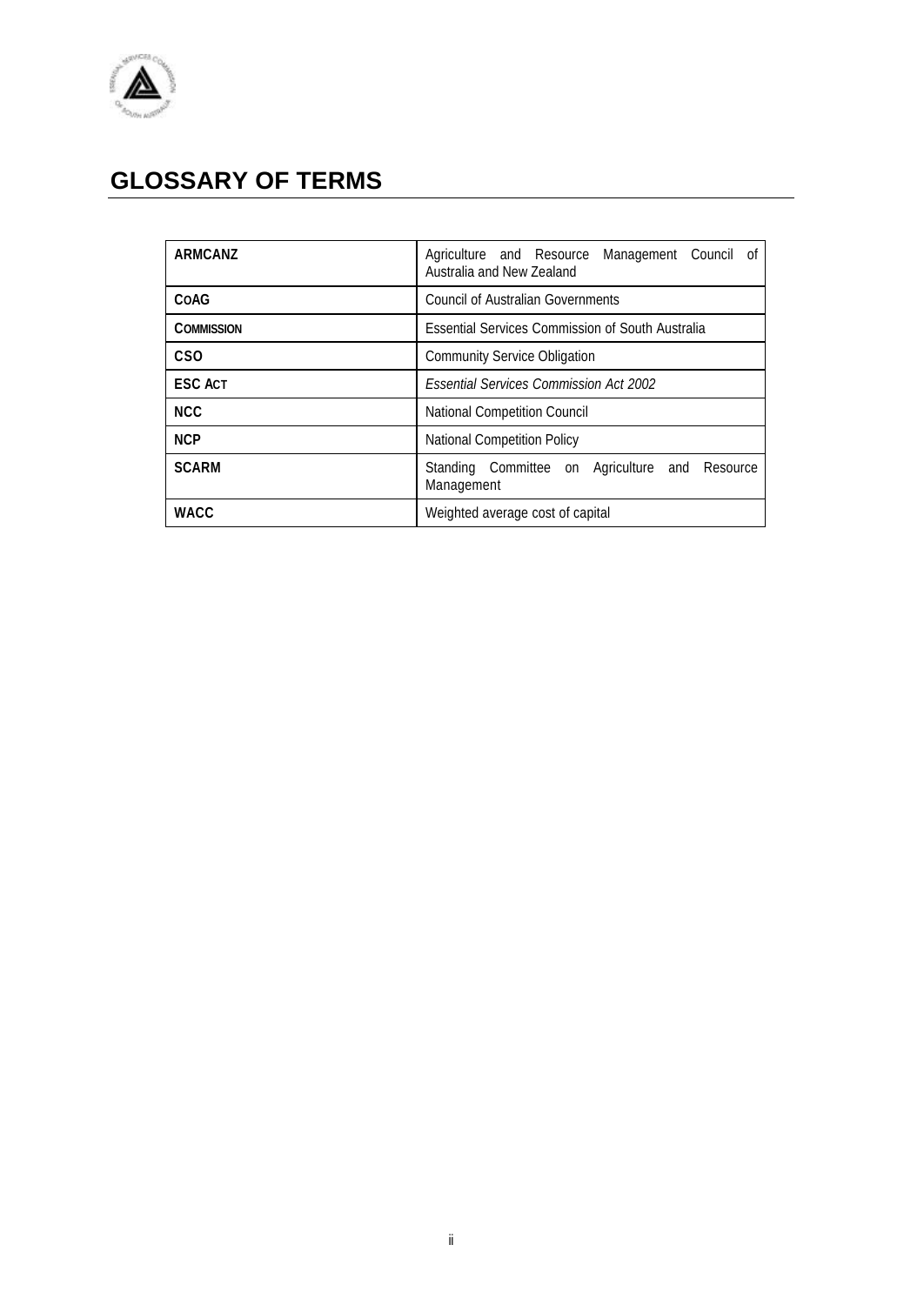## **1 INTRODUCTION**

Pursuant to section 35(1) of the *Essential Services Commission Act 2002*, the Treasurer has referred to the Commission an inquiry into the water and wastewater pricing processes followed by the Government in 2004 in setting prices for metropolitan and regional South Australia for 2005-06. The Commission is required to assess whether the processes complied with the CoAG pricing principles agreed to by all governments as the basis for water and wastewater pricing.

The Commission received the Notice of Referral on 24 December 2004, and is required to submit a draft report to the Treasurer and the Minister for Administrative Services by 11 March 2005.

The following are the terms of reference for this inquiry:

- *(a) The Commission is to inquire into the processes undertaken in the preparation of advice to Cabinet, resulting in Cabinet making its decision on the level and structure of SA Water's water and wastewater prices in metropolitan and regional South Australia for 2005-06, with respect to the adequacy of the application of CoAG pricing principles;*
- *(b) In undertaking this inquiry, the Commission is to consider the "Transparency Statement Metropolitan and Regional Water and Wastewater Prices in South Australia 2005-06 (Part A)" dated December 2004;*
- *(c) In considering the processes undertaken for the preparation of advice to Cabinet, the Commission is to advise on the extent to which information relevant to the CoAG principles was made available to Cabinet.*

The Transparency Statement provided by the Treasurer (which outlines the factors considered by the Government in setting the prices) provides the basis for this inquiry.

Term of Reference (a) makes clear that the Commission is to review the processes undertaken by (and the provision of information to) Cabinet in coming to its 2005-06 water and wastewater pricing decisions, with regard to the application of the CoAG principles. This instruction is quite specific and defines the scope of this inquiry. Most importantly, it means that the Commission is to examine the process that led to a pricing outcome. The Commission is not calculating a pricing outcome itself, nor is it examining or "approving" the actual pricing outcomes.

The Commission has previously conducted two inquiries into the equivalent pricing processes that led to Cabinet's separate 2004-05 water and wastewater pricing decisions. These previous inquiry reports are available from the What's New section<sup>1</sup> of the Commission's website (www.escosa.sa.gov.au).

On this occasion, the water and wastewater pricing decision processes have been combined; hence the Transparency Statement covers the combination of water and

l

<sup>1</sup> For the Water Inquiry look under 4 June 2004. For the Wastewater Inquiry look under 29 November 2004.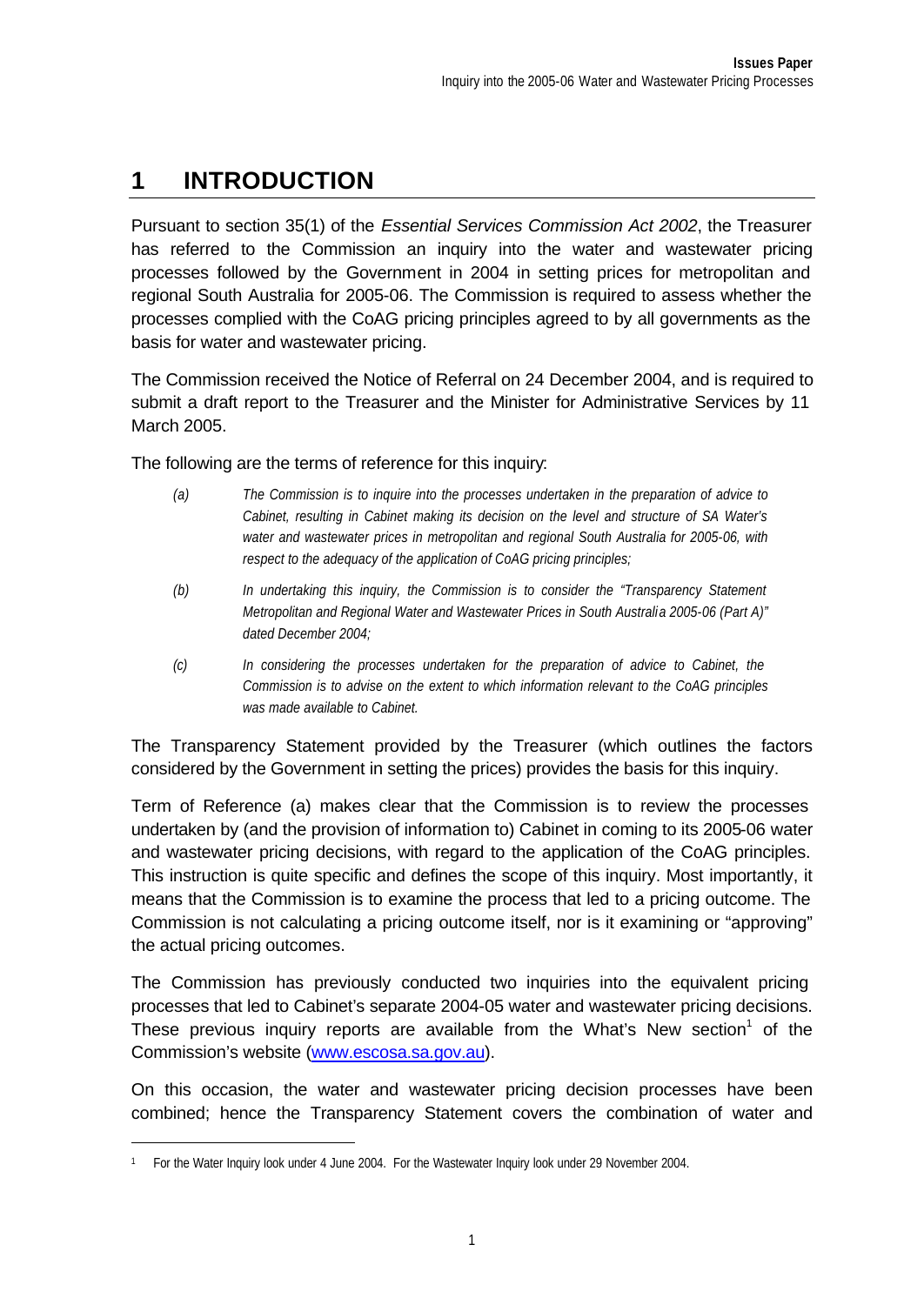

wastewater prices. However, in other respects this latest Transparency Statement is similar to the previous Transparency Statements.

Accordingly, the range of issues that the Commission will examine in this inquiry are similar to those examined previously. Indeed, the key interest for the Commission will be to examine what steps the Government has taken to address the deficiencies and areas for improvement identified previously by the Commission.

Interested parties are therefore encouraged to focus on such matters in their submissions.

In accordance with the instructions in the Treasurer's Notice of Referral, written submissions are due 14 days after the publication of the Notice of Inquiry.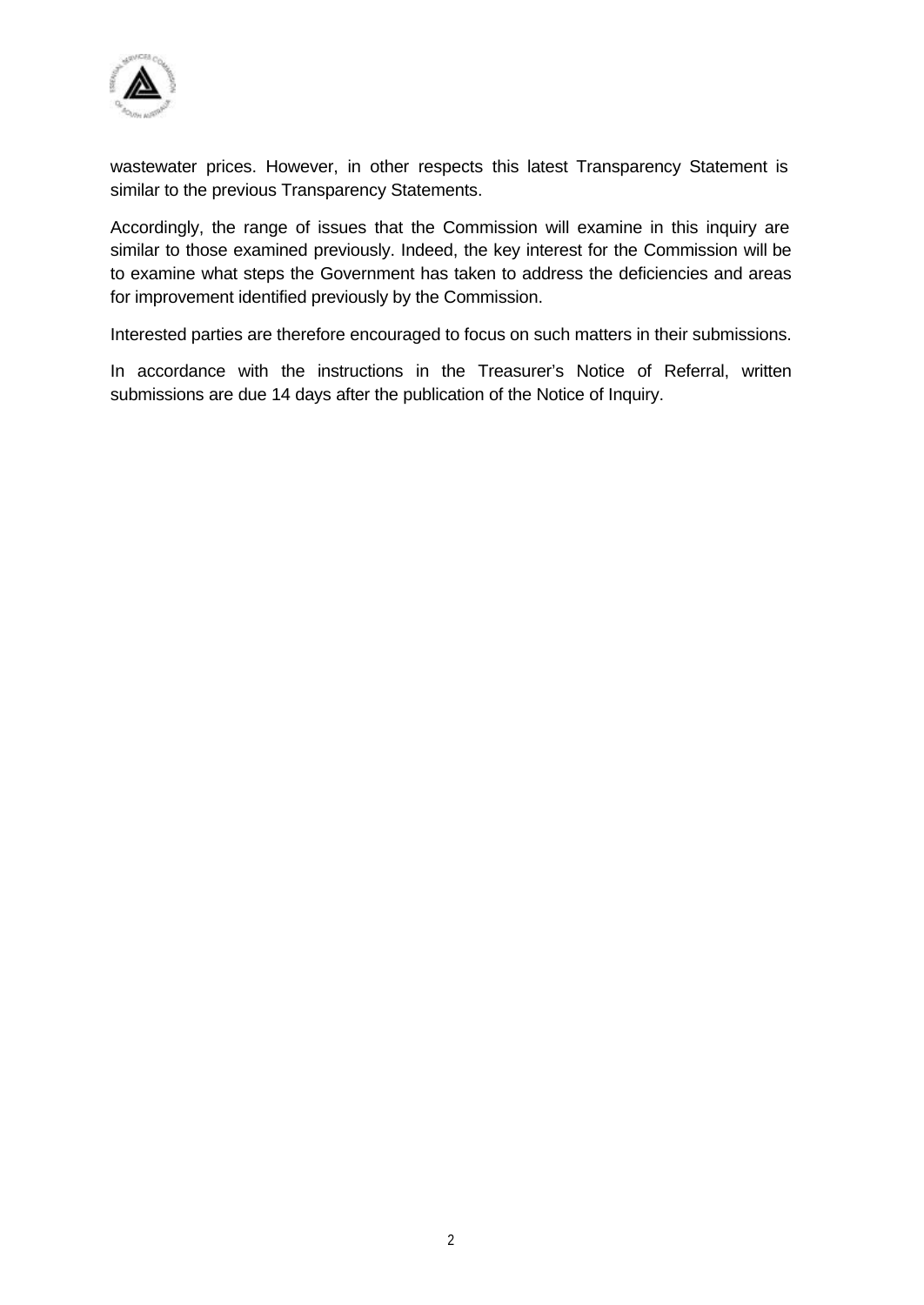# **2 THE COAG PRICING PRINCIPLES**

The Commission's assessment in this inquiry is against the CoAG pricing principles for water (including wastewater). These principles were developed by Australia's State and Commonwealth governments as part of the National Competition Policy.

As is explained in the Transparency Statement, the pricing principles for water are contained in the strategic framework for water, as set out in the Compendium of National Competition Policy Agreements (NCC 1998, 2nd Edition).

Section 3 of the strategic framework is specifically dedicated to pricing issues. However, it is a very broad pricing statement and does not provide much detail (see below).

Relevant clauses of the CoAG Strategic Framework 1994 (pages 103-104).

*In relation to water resource policy, CoAG agreed:*

- *2 to implement a strategic framework to achieve an efficient and sustainable water industry comprising the elements set out in (3) … below.*
- *3 In relation to pricing:*
	- *(a) in general* 
		- *i. to the adoption of pricing regimes based on the principles of consumption-based pricing, full-cost recovery and desirably the removal of cross-subsidies which are not consistent with efficient and effective service, use and provision. Where cross-subsidies continue to exist, they be made transparent, …;*
		- *ii. that where service deliverers are required to provide water services to classes of customer at less than full cost, the cost of this be fully disclosed and ideally be paid to the service deliverer as a community service obligation;*
	- *(b) urban water services* 
		- *iii to the adoption by no later than 1998 of charging arrangements for water services comprising of an access or connection component together with an additional component or components to reflect usage where this is cost-effective;*
		- *iv. that in order to assist jurisdictions to adopt the aforementioned pricing arrangements, an expert group, on which all jurisdictions are to be represented, report to CoAG at its first meeting in 1995 on asset valuation methods and costrecovery definitions, and*
		- *v. that supplying organisations, where they are publicly owned, aiming to earn a real rate of return on the written down replacement cost of their assets, commensurate with the equity arrangements of their public ownership;*

To complement these clauses, the Standing Committee on Agriculture and Resource Management (SCARM), through the Agriculture and Resource Management Council of Australia and New Zealand (ARMCANZ), provided a detailed set of guidelines. This detailed set of guidelines is generally referred to as "the CoAG Pricing Principles".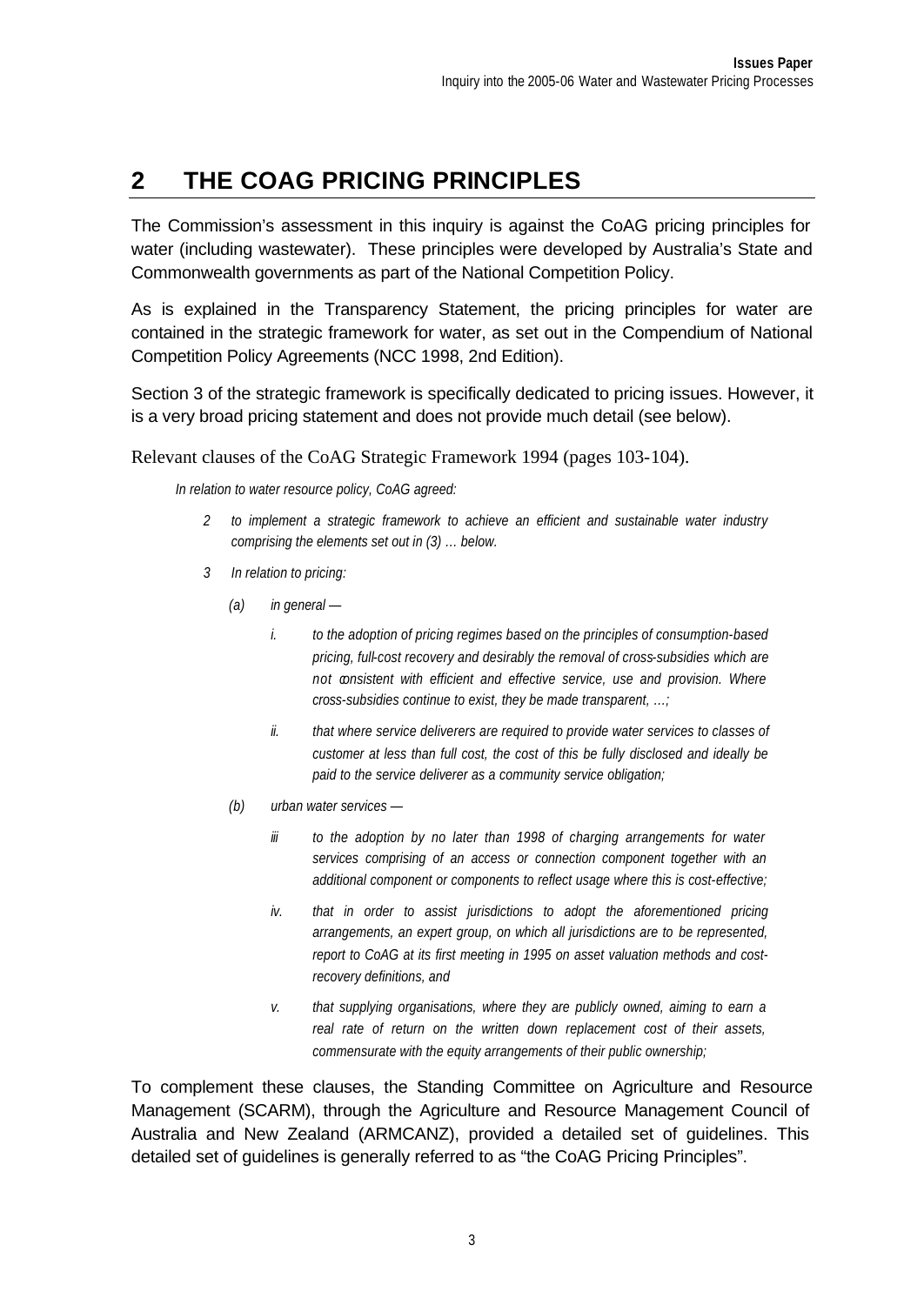

#### Guidelines for applying Section 3 of the Strategic Framework and Related Recommendations in Section 12 of the Expert Group Report:

- *1 Prices will be set by the nominated jurisdictional regulators (or equivalent) who, in examining full cost recovery as an input to price determination, should have regard to the principles set out below.*
- *2 The deprival value methodology should be used for asset valuation unless a specific circumstance justifies another method.*
- *3 An annuity approach should be used to determine the medium to long-term cash requirements for asset replacement/refurbishment where it is desired that the service delivery capacity be maintained.*
- *4 To avoid monopoly rents, a water business should not recover more than the operational, maintenance and administrative costs, externalities, taxes or TERs (tax equivalent regime), provision for the cost of asset consumption and cost of capital, the latter being calculated using a WACC.*
- *5 To be viable, a water business should recover, at least, the operational, maintenance and administrative costs, externalities, taxes or TERs (not including income tax), the interest cost on debt, dividends (if any) and make provision for future asset refurbishment/replacement (as noted in (3) above). Dividends should be set at a level that reflects commercial realities and stimulates a competitive market outcome.*
- *6 In applying (4) and (5) above, economic regulators (or equivalent) should determine the level of revenue for a water business based on efficient resource pricing and business costs.*
- *7 In determining prices, transparency is required in the treatment of community service obligations, contributed assets, the opening value of assets, externalities including resource management costs, and tax equivalent regimes.*

Terms requiring further comment in the context of these guidelines (these comments form part of the CoAG Strategic Framework) (Pages 112-113):

- ß *The reference to "or equivalent" in principles 1 and 6 is included to take account of those jurisdictions where there is no nominated jurisdictional regulator for water pricing.*
- ß *The phrase "not including income tax" in principle 5 only applies to those organisations which do not pay income tax.*
- ß *"Externalities" in principles 5 and 7 means environmental and natural resource management costs attributable to and incurred by the water business.*
- ß *"Efficient resource pricing" in principle 6 includes the need to use pricing to send the correct economic signals to consumers on the high cost of augmenting water supply systems. Water is often charged for through a two-part tariff arrangement in which there are separate components for access to the infrastructure and for usage. As an augmentation approaches, the usage component will ideally be based on the long-run marginal costs so that the correct pricing signals are sent.*
- ß *"Efficient business costs" in principle 6 are the minimum costs that would be incurred by an organisation in providing a specific service to a specific customer or group of customers. Efficient business costs will be less than actual costs if the organisation is not operating as efficiently as possible.*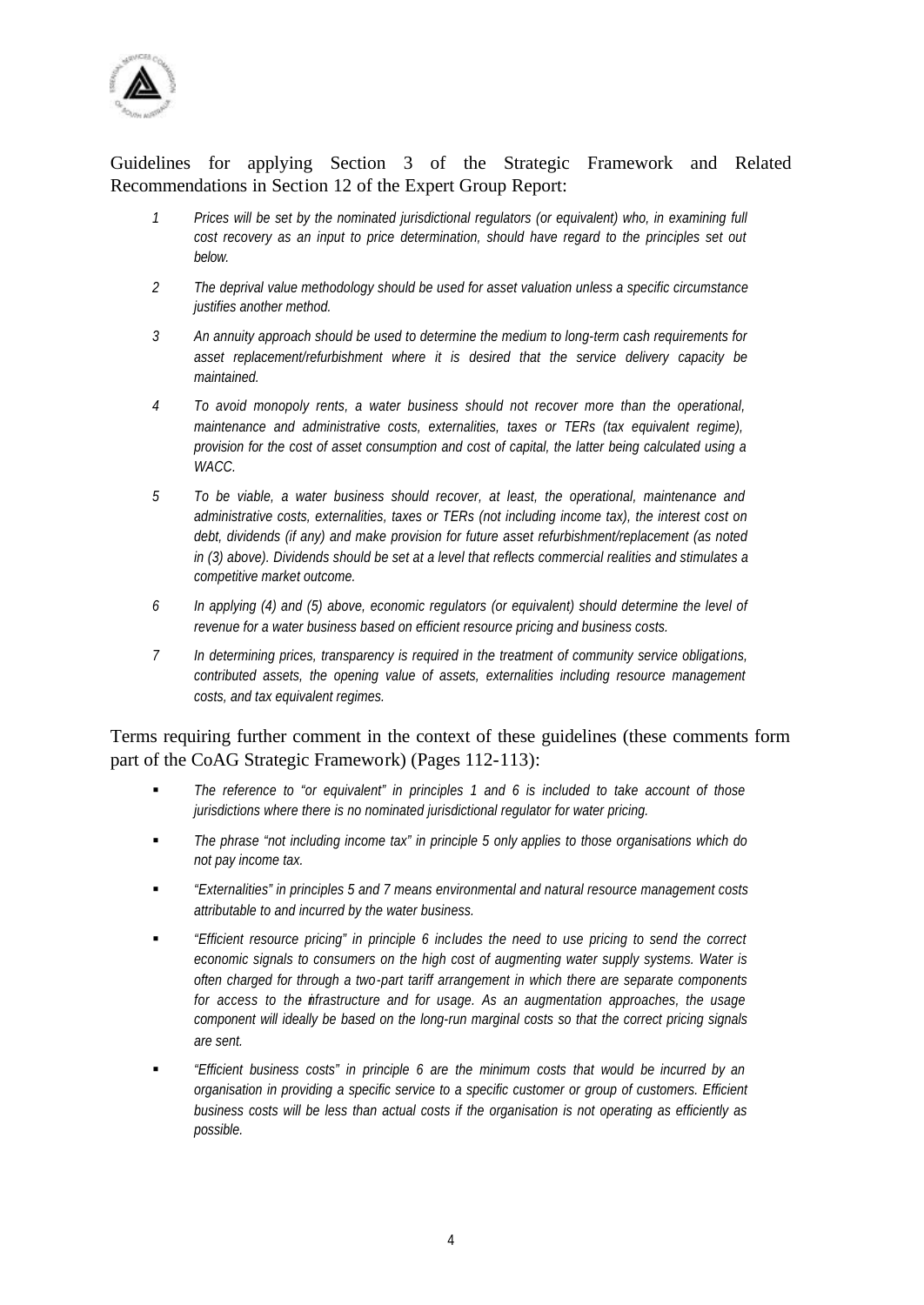# **3 KEY ISSUES**

In the previous two inquiries the Commission raised a number of key issues that the Government should address to achieve compliance, or improve compliance, with the CoAG pricing principles. The relevant sections of the Transparency Statement contain a summary of the Commission's earlier views and the Government response thus far.

Interested parties are invited to examine the Transparency Statement and to comment in their submissions on whether they believe the pricing processes are in accordance with the CoAG pricing principles. Suggestions for improving compliance would also be welcome. Interested parties are, of course, welcome to address any other matter they consider to be relevant to the Terms of Reference set for the Commission.

The areas examined by the Commission in its previous inquiries are summarised below. In respect of each issue, or any other matters, the Commission asks the following:

*Do the water and wastewater pricing processes achieve compliance with the CoAG pricing principles?*

*Have Government responses to the earlier recommendations and suggestions of the Commission been effective in improving compliance?*

Note that the "Government's response" includes information calculated and provided to Government by SA Water as part of the pricing processes.

#### *3.1 Efficient business costs*

The Commission concluded, for both water and wastewater, that more effective compliance with the CoAG pricing principles would result if the Government were to undertake more comprehensive analysis (including benchmarking) of SA Water's costs to enable more reliable conclusions on cost efficiency to be reached. This included improved analysis of regional system costs.

The Government has included some additional information in this respect, and also comments on some constraints in this area (e.g. the availability of benchmarking data). The Commission will consider the merits of the above information in terms of effective compliance with the CoAG pricing principles.

An additional consideration arises in this inquiry now that the Transparency Statement combines both the water and wastewater pricing processes – whether the balance of revenue collections between water and wastewater reflects compliance with the CoAG pricing principles. This balance question touches on all of the issues listed below (see comment in 3.2 Asset values), but includes the question of whether the allocation of costs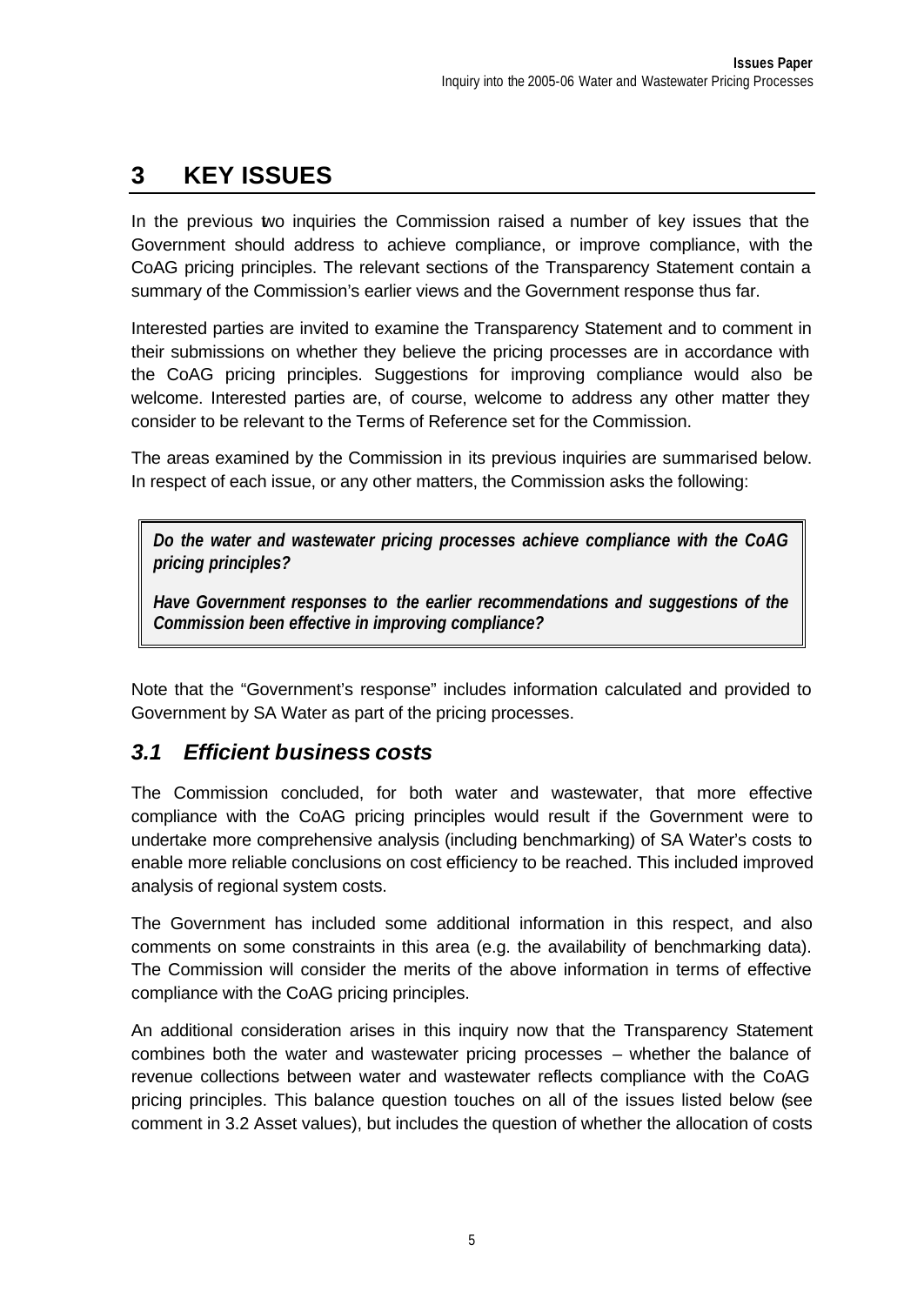

(such as overheads) between the water and wastewater segments reflects efficient business costs.

#### *3.2 Asset values*

The Commission concluded, for both water and wastewater, that more effective compliance with the CoAG pricing principles would result if the Government were to separately identify contributed assets and remove them from pricing considerations.

Note that the effect of such a treatment of contributed assets may differ between water and wastewater assets. Therefore, the outcome may shift not only the level of charges but also the balance of revenue collection between water and wastewater.

The Government has responded by setting out an estimate for contributed assets, which is removed from pricing considerations. The Commission will consider the merits of this approach in terms of effective compliance with the CoAG pricing principles.

#### *3.3 Depreciation*

The Commission recommended in its water inquiry that the Government should include the depreciation amount in the Transparency Statement. This was done for the subsequent wastewater Transparency Statement and has occurred in this latest Transparency Statement for both water and wastewater.

#### *3.4 Annuity*

The Commission concluded, for both water and wastewater, that an annuity estimate should be determined and reported to enable compliance with the CoAG pricing principles.

The Government has responded with an annuity estimate. The Commission will consider the merits of this approach in terms of effective compliance with the CoAG pricing principles.

#### *3.5 Externalities*

In the water inquiry the Commission proposed the inclusion of information in the Transparency Statement, and hence to Cabinet, about extraction-based water resource management charges and certain Department of Water, Land and Biodiversity Conservation costs.

The Government has outlined its reasons for not taking this particular approach as yet, but has noted the inclusion of a long run marginal cost consideration arguing that this approach would ensure that water pricing structures reflect true water resource costs.

In the wastewater inquiry the Commission proposed the inclusion of further information about the expected extent of future Environmental Enhancement Levy funded works and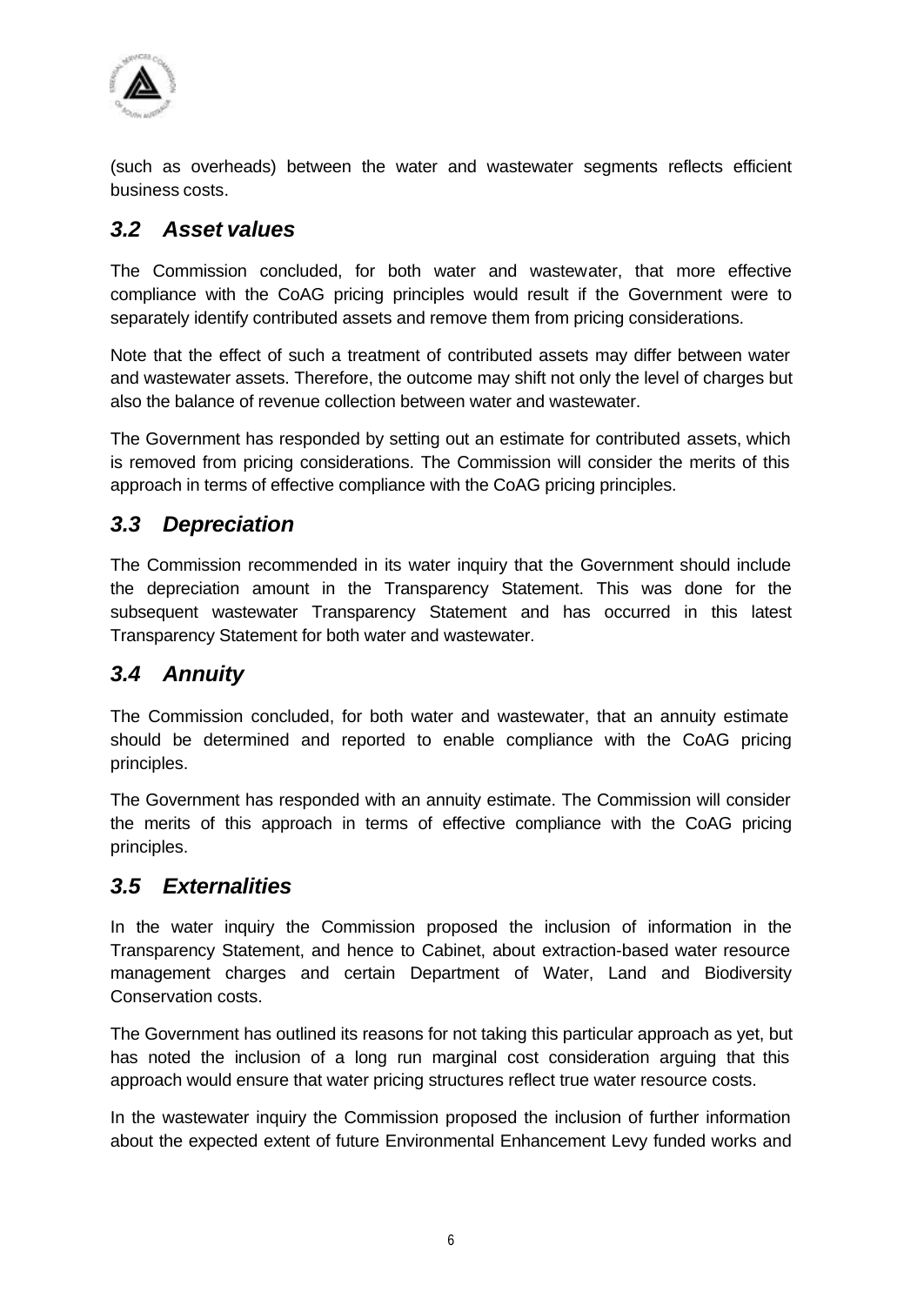the specific goals of these works. The Government has included some information in relation to levy funded works.

The Commission will consider the merits of these approaches in terms of effective compliance with the CoAG pricing principles.

#### *3.6 Return on Assets*

The Commission noted, for both water and wastewater, the significant pricing impact of return on assets estimates and the implications of the use of a range of  $6\% - 8\%$  for the weighted average cost of capital (WACC). The Commission recommended that a single WACC be calculated, or at least a narrower range.

The Government has developed, presented and applied a narrower range (6% – 7%) on this occasion, based on the regulatory decisions of various regulators. The Commission will consider the merits of this approach in terms of effective compliance with the CoAG pricing principles.

#### *3.7 Dividends*

In the water inquiry the Commission reported some improvements required to achieve compliance in respect of dividends, including the separation of dividend policy and information to demonstrate the adequacy of the dividend policy. In the wastewater inquiry the Commission recognised some improvement in this area.

The Government has now approved a new ownership framework for Public Non-Financial Corporations, including SA Water, which includes a new dividend policy. The application of this new framework is to be finalised in January 2005. As such, the Transparency Statement provides a best estimate of dividends that would flow from the eventual application of the framework. The Commission will consider the merits of this approach, to the extent implemented, in terms of effective compliance with the CoAG pricing principles.

#### *3.8 Tax equivalent regime*

The Commission concluded, for both water and wastewater, that tax equivalent requirements should be reported separately to achieve better compliance with the CoAG pricing principles. The Commission also suggested that a post-tax WACC should be used for the calculation of maximum revenues – allowing tax to be included in the cash flows.

The Government has reported tax equivalent requirements separately (with the separation of dividend policy), but has not applied (and explains its reasoning) a post-tax WACC. The Commission will consider the merits of these approaches, to the extent applied, in terms of effective compliance with the CoAG pricing principles.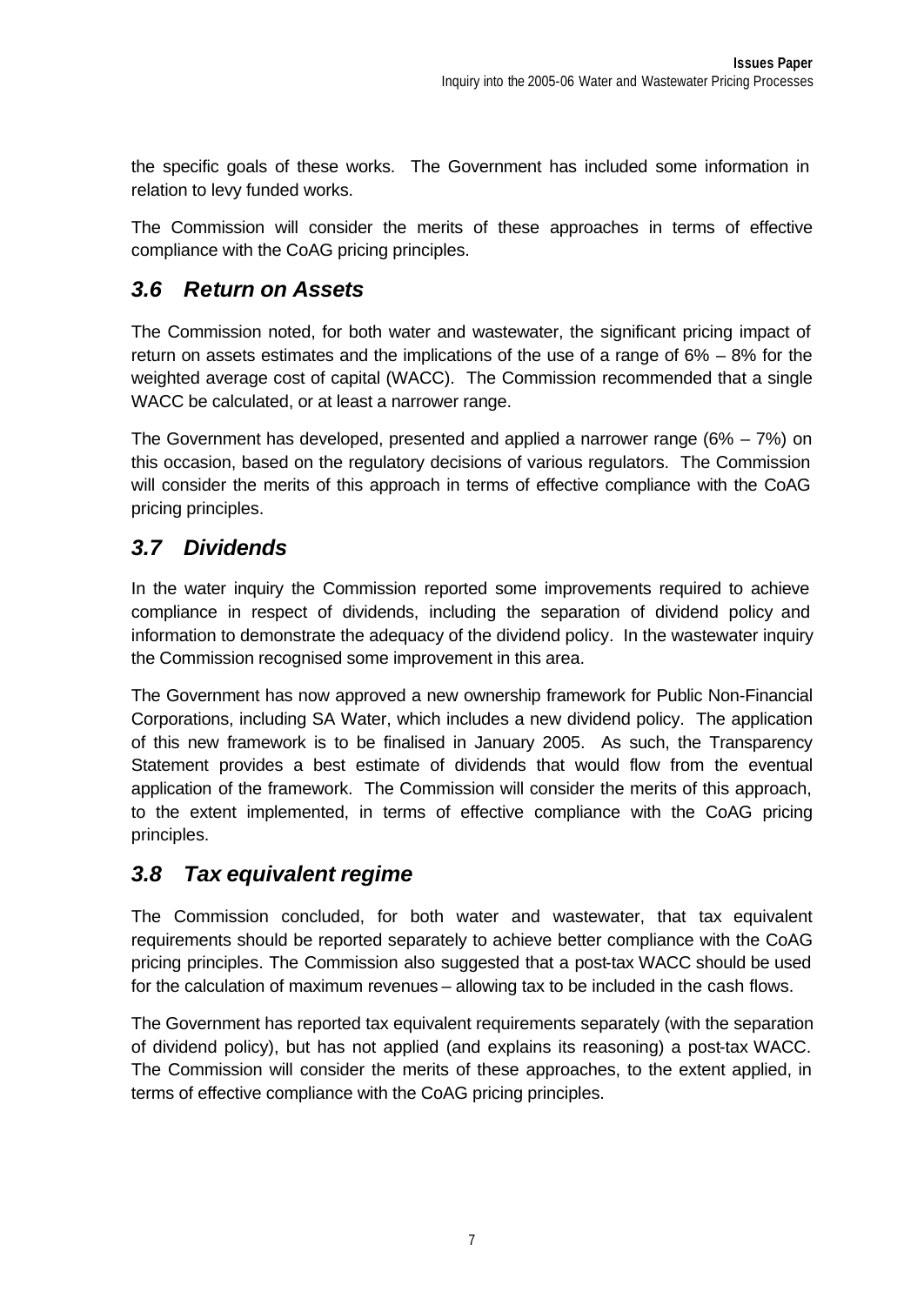

#### *3.9 Efficient resource pricing*

In the wastewater inquiry the Commission recommended the inclusion of some additional information in relation to the structure chosen for South Australian wastewater charging. The Government has included some such information. The Commission will consider and comment on the inclusions.

Trade waste charges were not a consideration in the previous wastewater inquiry, as a trade waste pricing decision was not being made (previous arrangements were in place). However, a trade waste pricing decision was made for 2005-06, and the Commission will consider this in terms of effective compliance with the CoAG pricing principles.

#### *3.10 Cross subsidies*

In the water inquiry the Commission recommended the inclusion of further analysis of the costs of servicing different customer categories in order to better address cross-subsidy issues. The Commission also proposed implementation of an increased incentive based structure for Community Service Obligation (CSO) payments.

The Transparency Statement addresses cross subsidies in the context of the Baumol band, as was done in the earlier water Transparency Statement.

The Transparency Statement reports that the Government has adopted a new CSO policy, which, among other things, provides incentives for efficient CSO provision. SA Water's CSOs are under review following the adoption of the new policy. The effects of this are expected to be more pronounced for 2006-07.

The Commission will consider the merits of these approaches in terms of effective compliance with the CoAG pricing principles.